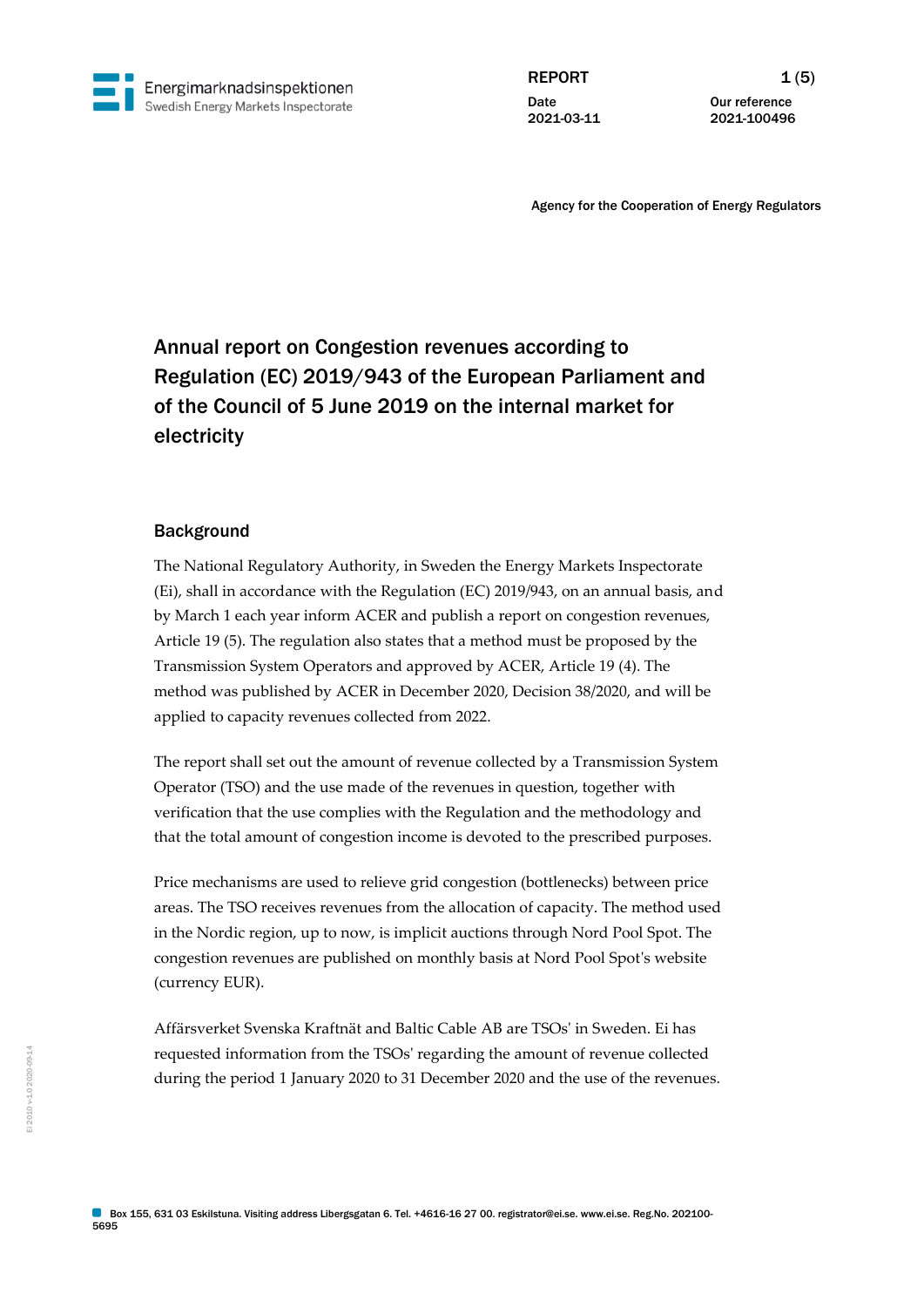

Our reference 2021-100496

## Affärsverket Svenska Kraftnät

Affärsverket Svenska Kraftnät has reported external congestion revenues as follows:

| Month            | Revenue (kSek) |
|------------------|----------------|
| January 2020     | 68 152         |
| February 2020    | 137718         |
| March 2020       | 252 892        |
| April 2020       | 183 923        |
| May 2020         | 168 658        |
| <b>June 2020</b> | 121 340        |
| <b>July 2020</b> | 456 329        |
| August 2020      | 348 288        |
| September 2020   | 265 331        |
| October 2020     | 259 299        |
| November 2020    | 278 880        |
| December 2020    | 330 473        |
| <b>Total</b>     | 2 871 283      |

## Baltic Cable AB

Baltic Cable AB has reported congestion revenues as follows:

| Month         | Revenue (kSek) |
|---------------|----------------|
| January 2020  | 32 100         |
| February 2020 | 31 832         |
| March 2020    | 35 377         |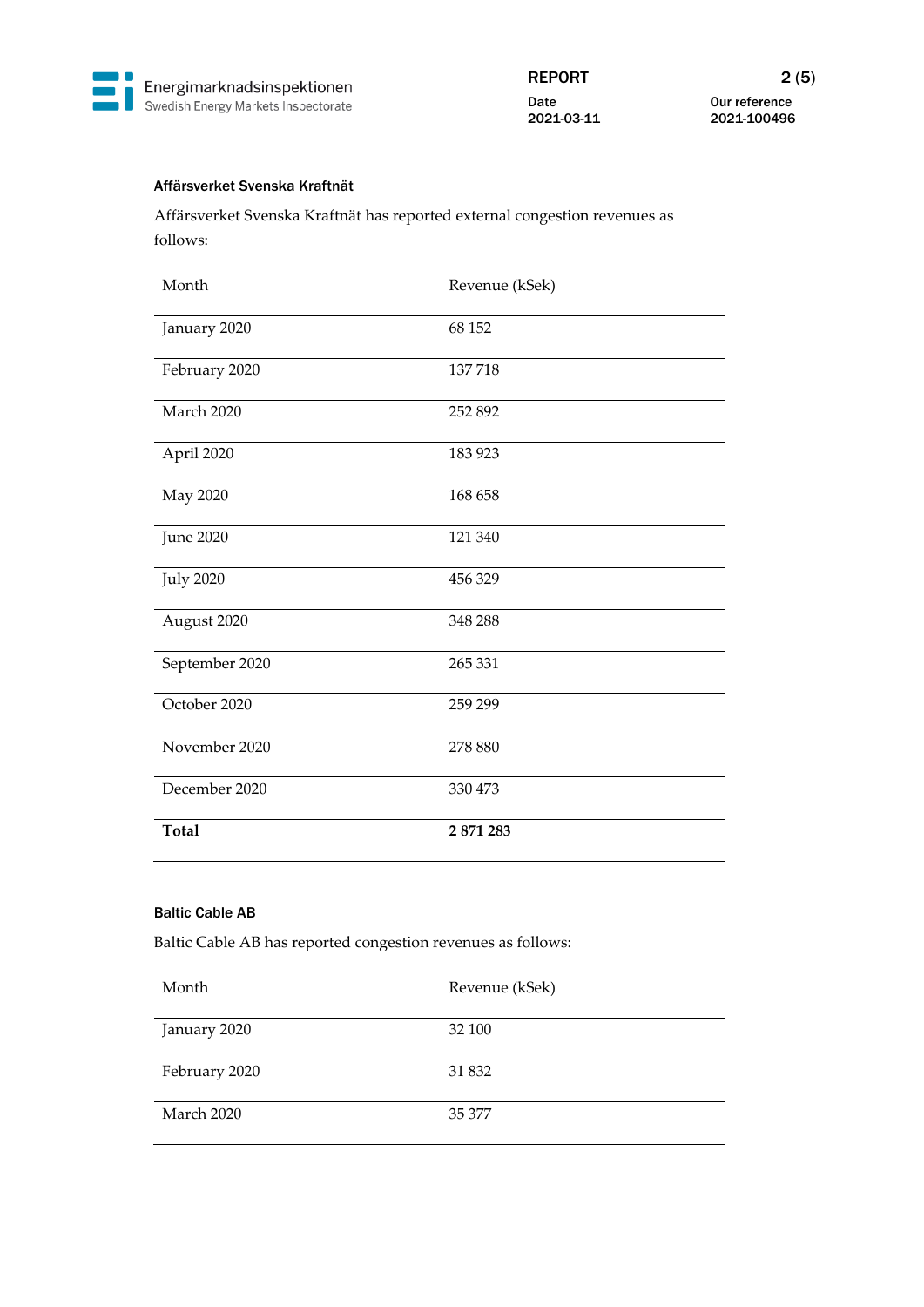

Our reference 2021-100496

| April 2020       | 30 434  |
|------------------|---------|
| May 2020         | 2911    |
| <b>June 2020</b> | 40779   |
| <b>July 2020</b> | 17493   |
| August 2020      | 30 625  |
| September 2020   | 11938   |
| October 2020     | 27858   |
| November 2020    | 53 843  |
| December 2020    | 48 459  |
| <b>Total</b>     | 363 649 |

## The use of collected congestion revenues

### Affärsverket Svenska Kraftnät

Affärsverket Svenska Kraftnät has informed Ei that the collected congestion revenues have been used in accordance with the Regulation EC 2019/943, Article 19 (2) and Affärsverket Svenska Kraftnäts' internal guidelines for handling capacity charges (congestion revenues). At the end of each year, it is decided which network investments the balanced congestion revenues can be used for. If it is not possible to use all the congestion revenues for this purpose, the surplus will be placed on a separate account in the balance sheet until it can be spent accordingly to the priority objectives in the regulation, Article 19 (2).

In 2020 collected congestion revenues has been used to guarantee the actual availability of the allocated capacity through counter trading (9 632 kSEK), network investments (383 923 kSEK) and an amount has been used for maintenance, network losses and RSC/RCC (89 369 kSEK), all with the purpose to maintain or increase interconnection capacities. The remaining congestion revenues received during the year could not be used effectively and have therefore been placed in a separate account (2 388 359 kSEK) in the balance sheet in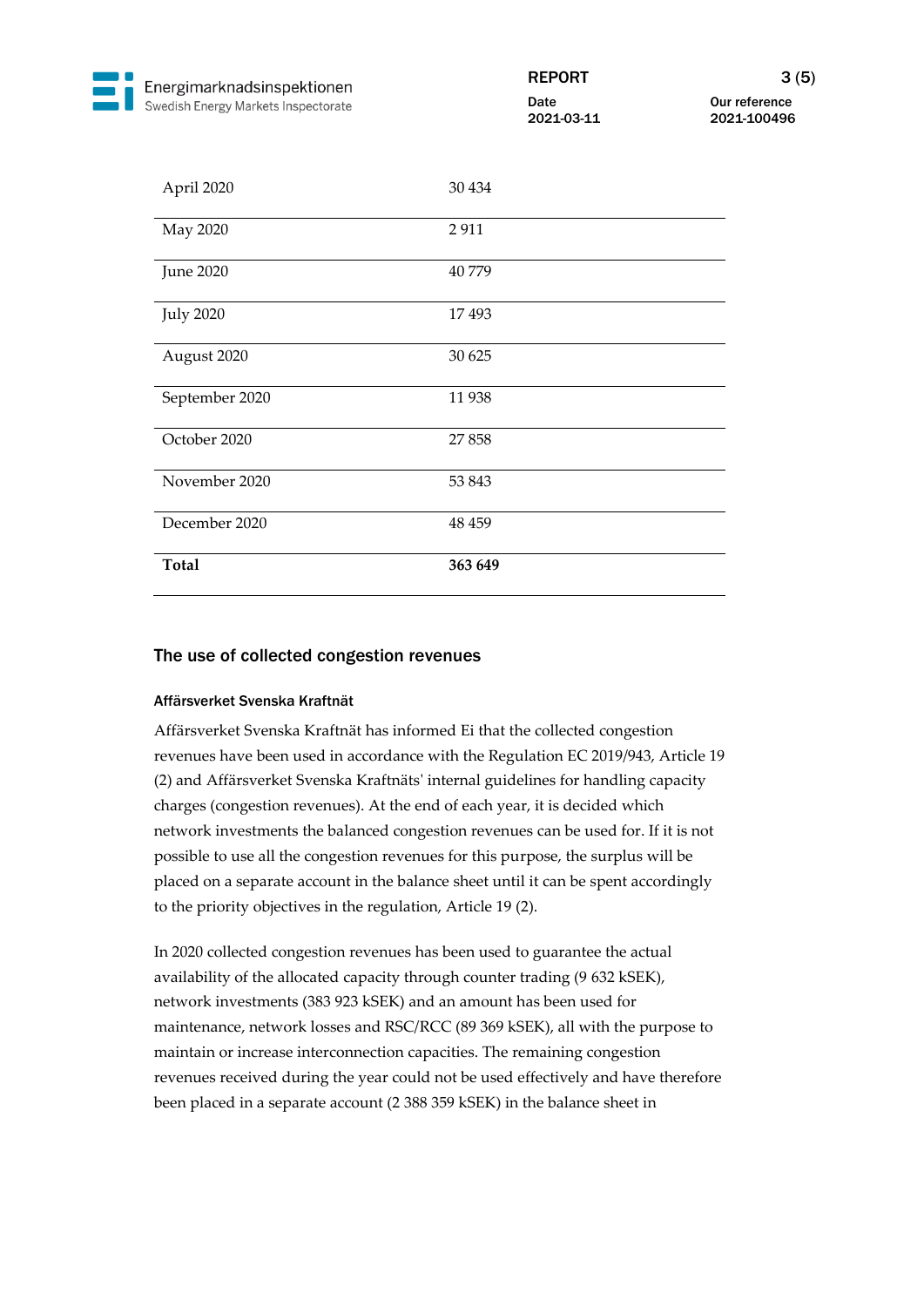

REPORT 4 (5) **Date** 2021-03-11

Our reference 2021-100496

accordance with the regulation, Article 19 (3). No congestion revenues have been used to lower the tariff for year 2020.

#### Baltic Cable

Baltic Cable is a single interconnector with congestion revenues as the only revenue. In accordance with the judgment of the European Court of Justice (C-454- 18), the company has the right to cover its costs with received congestion revenues and the right to a reasonable profit. This is also confirmed in ACER decision 38/2020, Annex II.

In 2020, Baltic Cable received 363 646 kSEK in congestion revenues. Baltic Cable has informed Ei that the revenue received has been allocated to maintenance and operation of the interconnector and capital costs relating to depreciation and interest expenses for financing.

Baltic Cable has informed Ei that the received congestion revenues for 2020 may result in a surplus that can be used to cover previous years' deficits and possibly placed in an internal account for future needs in accordance with Article 19 (3) of the Regulation, EC 2019/943. Given that the financial statements for 2020 have not yet been approved by the company's board and that Ei currently are in the process to develop a method for allowed revenue, no information can be provided about any amounts reserved in an internal account. Baltic Cable has also provided information that no congestion revenues have been used to reduce tariffs as this is not possible in the role of single interconnector.

## Assessment by Ei

Ei has not found any reason to further investigate Affärsverket Svenska Kraftnäts' use of collected congestion revenues for the year 2020. Ei can, from the information presented by Affärsverket Svenska Kraftnät, conclude that there is no indication that the use of the collected revenues does not comply with the Regulation EC 2019/943.

Baltic Cable has reported that the congestion revenues for 2020 have been used for necessary operation and maintenance and to cover capital costs in accordance with the judgment of the European Court of Justice (C-454-18). Information that a surplus is expected has also been provided, but the company's board has not yet adopted the annual financial report, so the extent of the surplus is not available.